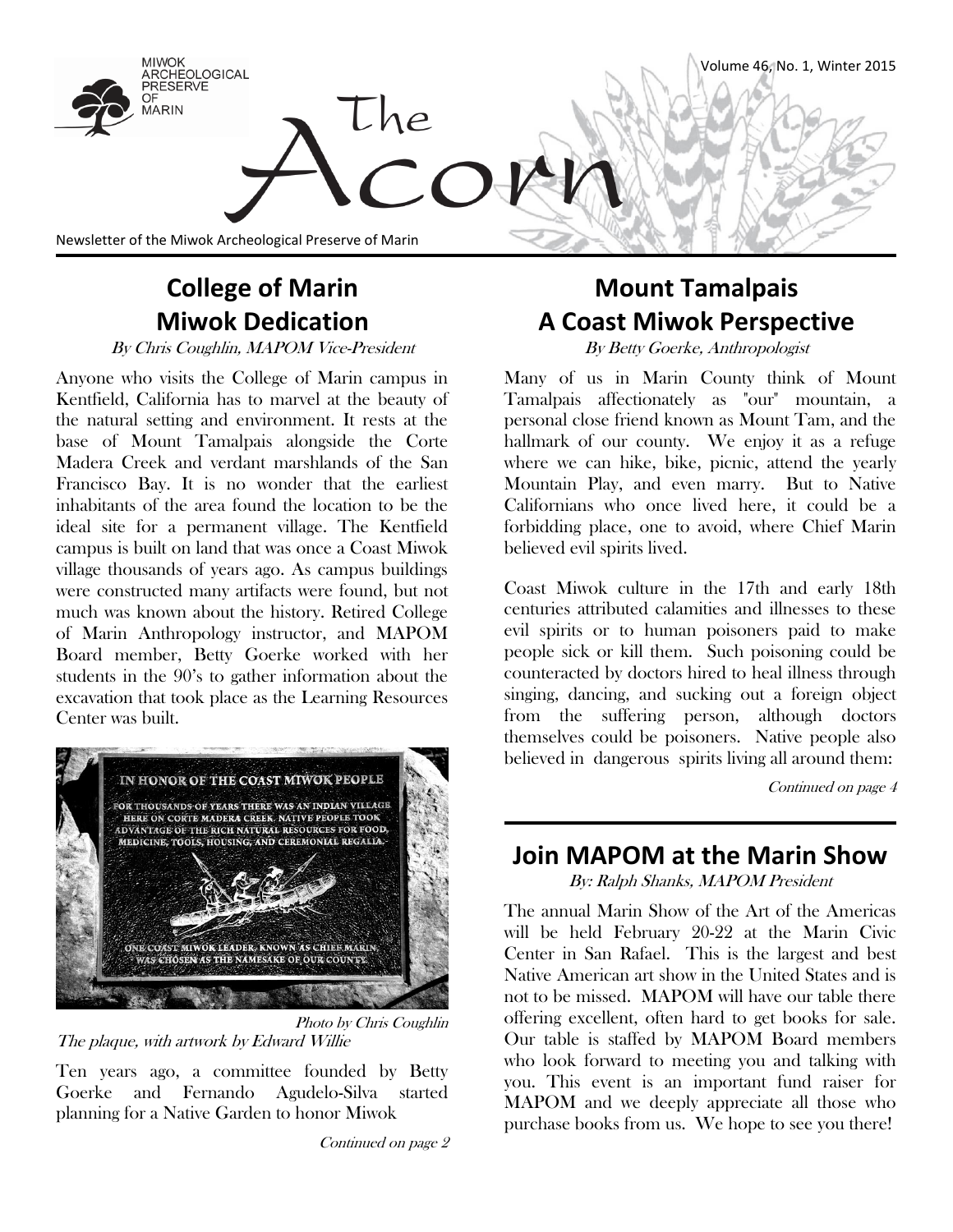## **MAPOM** *President's Message*

Ralph Shanks, M.A.

I am really proud of the work the MAPOM Board of Directors and our Class Coordinator Kristin Kirk have done to set up the largest array of California Indian classes we have ever offered for 2015. We will be scheduling a class nearly every month throughout the year.

We are providing our classes in cooperation with the College of Marin Community Education program. Our instructors will include Julia Parker (Coast Miwok and Kashaya Pomo) and Eva Salazar (Kumeyaay) who are two of the most respected and talented Native American basket weavers in the state. Betty Goerke, John Littleton and other fine teachers will be offering a large variety of other fascinating selections. Please consider taking some of our classes. We think you will be pleased.

### **Miwok Dedication**

#### Continued from page 1

history. On Thursday, October 9th, 2014 the garden, along with a beautiful bronze plaque, was officially dedicated at the College. COM President David Wain Coon gave the opening remarks and introduced speakers who included members of the Federated Indians of the Graton Rancheria (Coast Miwok and Southern Pomo) and of course Betty Goerke. Tribal Elder Joanne Campbell said a Wee'a, a prayer, to bless the garden. FIGR Council members Gene Buvelot and Lorelle Ross spoke of the history of the Tribe, its many cultural traditions and current day activities. In addition former students and Graton Tribal citizens, Alexander and Jenna Coughlin, shared their positive academic experiences at the College.

The garden is located near the Student Services building and includes plants that are indigenous to the site and have traditional uses by Native People. Many thanks go to all who worked on this project and helped to honor the Coast Miwok Indians and bring awareness of the history this land holds.

Our classes will be listed on the MAPOM website. Students may enroll in our classes by going to the College of Marin Community Education website. You may also phone College of Marin Community Education to enroll as well. For more information see Class Coordinator Kristin Kirk's article in this issue.

I also want to thank all our members who donated to our Annual Appeal. The Indian Studies Program is in large part the result of your support. MAPOM makes little from our classes and so your help is really needed. Thank you very, very much!

We hope to see you at the Marin Show in February!



Annual MAPOM membership fees are \$10 for seniors, full-time students, \$20 for individuals, and \$25 for families. The Acorn is received as a membership benefit. For more information and to join MAPOM, visit our website at www.mapom.org, or call (415) 899- 9494.

MAPOM Board of Directors Officers: Ralph Shanks, M.A., President Chris Coughlin, Vice President Frances Jaekle, Secretary Gene Buvelot, Treasurer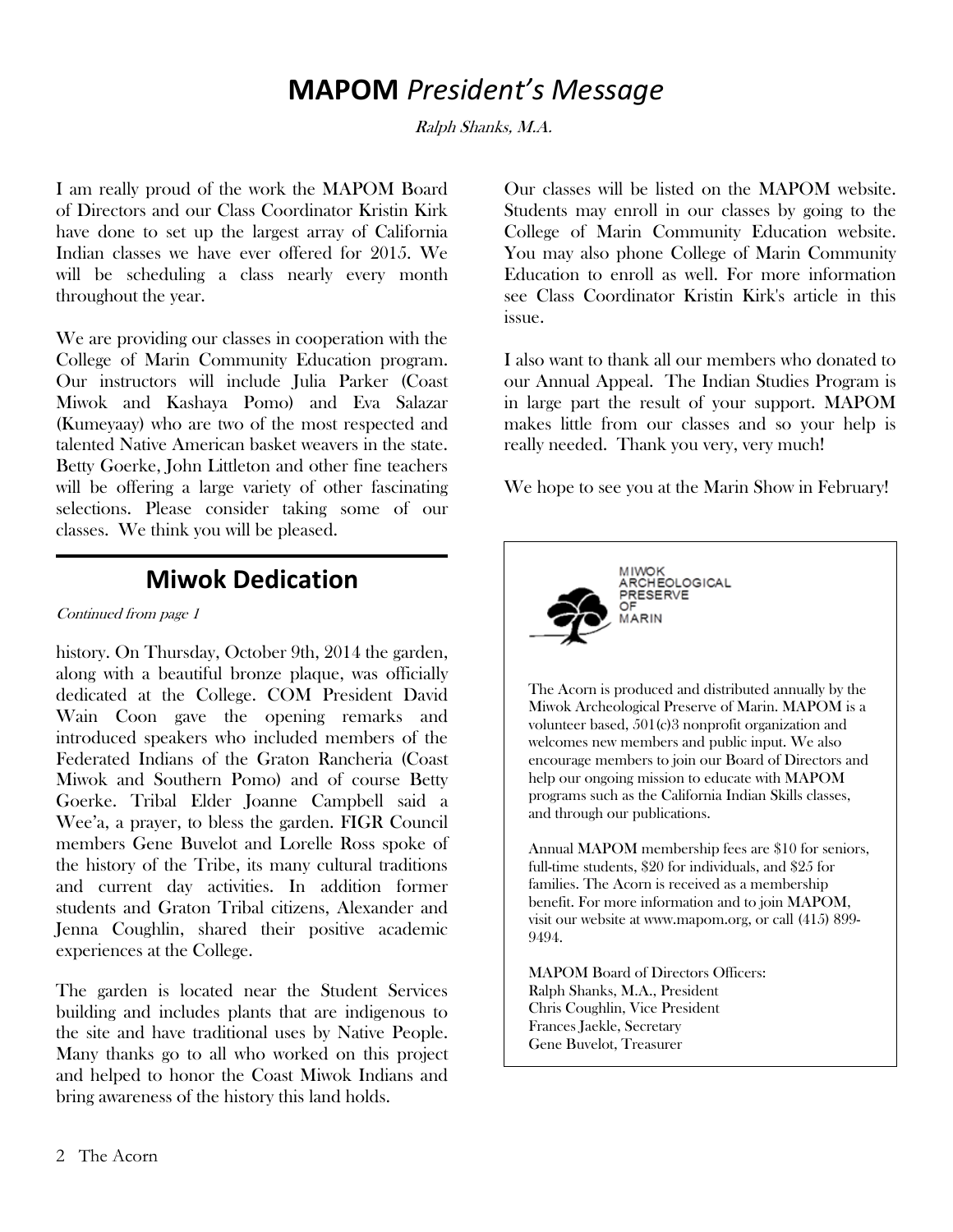### **Native American Studies at College of Marin**

By Kristin Kirk, Class Coordinator

The Miwok Archaeological Preserve of Marin (MAPOM) offers California Indian studies through the Community Education program of College of Marin. This program was created in collaboration with the Point Reyes National Seashore to promote awareness and understanding of Native people and the history of their culture, with a special emphasis on the Coast Miwok. This gives the general public an educational opportunity to see how Native people once lived, and how they continue to maintain their traditions today.



Photo by Chris Coughlin MAPOM basket weaving instructor Eva Salazar (Kumeyaay) and her son, Micky, a well respected Bird Singer. Eva will be teaching a MAPOM class in April.

The program includes several classes that are taught throughout the year and students are welcome to enroll in as many as they'd like, or to focus on obtaining a certificate by taking the core class and four additional courses. This California Indian Studies Certificate of Completion recognizes the students' commitment to preserving the knowledge of Native skills, environmental wisdom and cultural awareness.

The Certificate of Completion Award Ceremony takes place each July near the Big Time Festival in Point Reyes. This Native American festival is held each year at mid-summer for all people to gather at Kule Loklo, a reconstructed Miwok village, to demonstrate their traditional song and dance and celebrate their heritage. Booths are also available with crafts, jewelry, and opportunities to practice hands-on skills.

College of Marin registration for the California Indian Studies Program can be made on line at www.marin.edu/CommunityEducation or by phone at: 415-485-9305.

The classes scheduled for 2015 include:

Core Class: Cultural Overview, January 31

Traditional Storytelling, Tule Crafts, and Cultural Wisdom, February 21

Flintknapping, March 28

Weaving a Kumeyaay Coiled Willow Basket, April 18-19

West Marin Petroglyphs and Miwok Cultural History, April 25

Animal Tracking and Nature Awareness, May 2

Big Time Lectures, July 18

Introduction to Paleotechnology, August 15

California Basketweaving, September 19-20

California and Oregon Indian Baskets, October 17

All classes are held on Saturday and some are full weekend courses.

There are two ways to register for classes: online at www.marincommunityed.com or by either mailing or faxing the registration form at the center of the Community Ed catalog. You can phone COM at 415-485-9305 for more information. You can also find information on the MAPOM website www.mapom.com.

Classes will fill up, so early registration is recommended.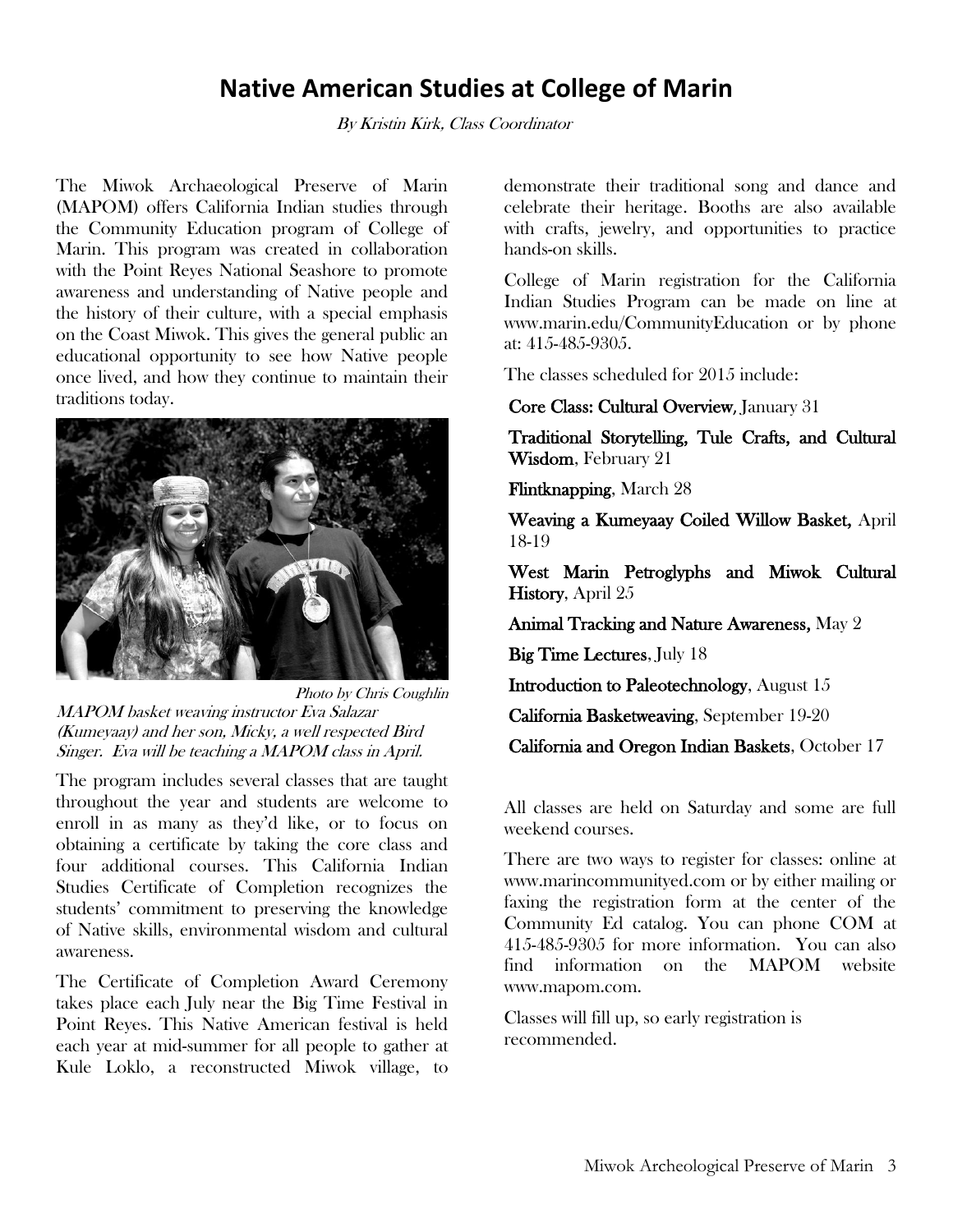# **Mount Tamalpais A Coast Miwok Perspective**

#### Continued from page 1

in the wind and air, as well as in the redwoods at the base of Mount Tam where "little folk" known as Sekah lived in the darker areas and could cause you to go "crazy." (1) Some evil spirits had mountain in their names: mountain snake (with a head as big as a cat), mountain fish, and mountain man, but it is not clear if they originated or were encountered on the mountain. (2)

Native people considered Mount "Tamalpais" (a Coast Miwok word) and other high places to be significant places of power because, for example, from ridge tops one could have a good view of striking celestial events such as the equinox. In this case the sun can be observed rising between two peaks of Mount Diablo from a site near Pan Toll on Mount Tam, where archaeologists have found evidence of native tool and food preparation.

Another high spot in southern Coast Miwok territory contains a major rock art site. Native people were probably aware that on summer solstice morning when they stood facing the rock art on the most prominent boulder, the sun appears to rise directly over the rock. (3)

Tops of mountains figure in creation stories of some central California tribes, because these few spots were thought to be exposed when the rest of the world was considered flooded. One of these narratives, told to the ethnographer C. Hart Merriam by an elderly Coast Miwok woman, asserted that humans originated from feathers that Oye, Coyote Man, threw from Oo'n-nap pi's Mount Sonoma. (4)

Mount Tamalpais is the center of a traditional narrative told to Merriam about the "Rock Giant" known as Loo-poo-oi-'yes, who once lived there and spoke through his throat of abalone shell. According to this story, he told two young boys playing nearby that their dead father used to play there. The curious boys approached, and pulled on what turned out to be hairs from his nostril. Angered, the Rock Giant chased and tried to kill them, but instead was killed by the boys, who shot an arrow at his abalone throat, the only spot of his rock body that could be

Different versions of this story were told by two Coast Miwok elders interviewed in the 1930s. In one, ninety-year-old Tom Smith of Bodega said that the Rock Giant lived on Mount St. Helena, and had earlier killed the boy's father, well before the boys shot at his shell throat. (6) In Maria Copa's version, a squirrel had hunted Old Man Rock. The Rock in turn chased the squirrel, and today all rocks "on top of the hills are drops of sweat" from the exertions of the Rock Giant. (7) The story must be of great antiquity, because various versions are found in different languages from tribes north, south, and east of the Coast Miwok. (8)

A more recent story of historical interest involves Chief Marin (a Coast Miwok born in what is now Mill Valley), who believed dangerous spirits lived on the mountain. In 1833, when California was still a part of Mexico, Jacob Leese undertook a survey of San Rafael Mission lands, accompanied by an Indian crew including Marin. The surveyor's plan was to set a point on the mountain for his survey, but the Indians refused to accompany him up the mountain, because it was "inhabited by evil spirits." Climbing the mountain alone, Leese placed a limb across a tree, forming what looked like a cross, so that when he returned, he could show the Indians he had made it unscathed. Chief Marin, not to be outdone, then climbed the mountain, ignoring the protestations of his fellows, and, reaching the cross, hung his shirt on it. When he returned shirtless, his fellow Indians thought at first he had been attacked, but were soon assured that he himself had placed his shirt on the limb. He thereby became in their eyes, "the bravest of the brave." (9) Even today, the Kashaya Pomo caution natives about "bad spirits" on Mount Tam. (10)

It is significant that there is so little archaeological evidence on Mount Tamalpais, indicating that the mountain was rarely frequented. Two adjacent sites at approximately 2000' elevation contained quartz crystal fragments and a piece of human bone suggesting the use or preparation of doctor's kits for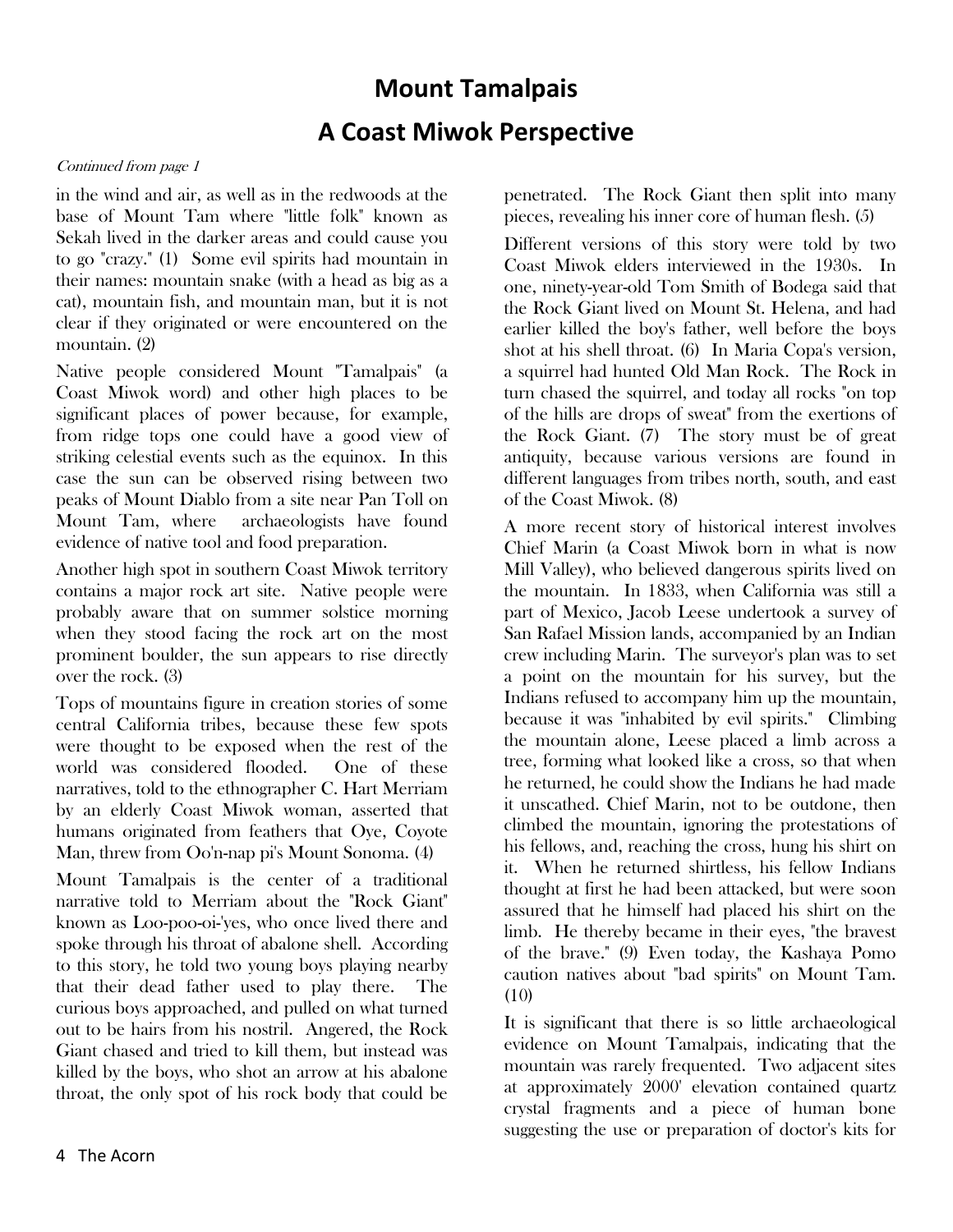curing or for sorcery. (Tom Smith's doctor outfit contained five quartz crystals.) (11)

Native people had an oral history, rich in imagery and unknown to most non-Indians. The surviving stories about the mountain speak to their real fears of the supernatural. From evidence we have today, the Coast Miwok looked on Mount Tam in culturally determined ways, not as a place of recreation but as a place of power, warranting respect and caution.

Betty Goerke is the author of Chief Marin: Leader, Rebel, and Legend and Discovering Native People at Point Reyes. She taught anthropology for thirtyseven years at the College of Marin.

**Notes** 

- 1. Merriam, C. Hart, 1910, *Dawn of the World*, University of Nebraska, 228.
- 2. Kelly, I., 2003, *Interviews with Tom Smith and Maria Copa*, MAPOM, San Rafael, 99, 453, 456.
- 3. Goerke, B., 2007, *Chief Marin: Leader, Rebel and Legend*. Heyday Books, Berkeley, Figure 4b.
- 4. Merriam, 1910, 203-205.
- 5. Merriam, 1910, 232-235
- 6. Kelly, 2003, 436.
- 7. Kelly, 2003, 445.
- 8. Merriam, 1910, 231-236, Ortiz, B. 1994, "Chocheno and Rumsen Narratives" in: *The Ohlone Past and Present*, Ballena Press, 136; Barret, S.A., 1933, Pomo Myths. *Bulletin Public Museum Milwaukee*, 15. 230.
- 9. Munro-Fraser, J.P., 1880, *History of Marin County, California*, Alley, Brown, San Francisco, 145-146.
- 10. Eric Wilder, 2013, grandson of the spiritual leader Essie Parrish, 1902-1997.
- 11. Kelly, 1975, "Coast Miwok" in Heizer, R., 1978, *Handbook of North American Indians*, Ca.v.8, 420, Figure 5.

### **Editor's Note**

By John Littleton, Acorn Editor

Thanks so much to each of our good author's and to Gordon Bainbridge who created the lovely layout for this edition of the Acorn.

Betty Goerke's article was originally published in the Mill Valley Historical Society Review in 2013.

### **MAPOM membership renewal form**:

#### Your annual MAPOM membership renewal is due now**.**

| Tom unique in the membership renewar to due now. |                                                                                                                       |                                                                        |
|--------------------------------------------------|-----------------------------------------------------------------------------------------------------------------------|------------------------------------------------------------------------|
| <b>MAPOM</b> annual dues are:<br>(check one)     | <b>MAPOM</b> is a volunteer based, $501(c)3$ nonprofit organization that is<br>funded entirely by your contributions. |                                                                        |
| $\Box$ Individual: \$20                          | Dues amount you are paying:                                                                                           | \$                                                                     |
| $\Box$ Family: \$25                              | Optional additional contribution:                                                                                     | $\hat{\mathcal{S}}$                                                    |
| $\Box$ Full-time student: \$10                   | Total amount included:                                                                                                | \$                                                                     |
| $\Box$ Senior: \$10                              |                                                                                                                       |                                                                        |
| Please print your name, address, and email:      |                                                                                                                       | Cut out this form and mail it<br>with your check or money<br>order to: |
|                                                  |                                                                                                                       |                                                                        |
|                                                  |                                                                                                                       | <b>MAPOM</b>                                                           |
| Address:                                         |                                                                                                                       | <b>PO Box 481</b>                                                      |
|                                                  |                                                                                                                       | Novato CA 94948                                                        |
| City/State/Zip:                                  |                                                                                                                       |                                                                        |
|                                                  |                                                                                                                       | Thank you for your generous<br>support!!                               |
| Email:                                           |                                                                                                                       |                                                                        |